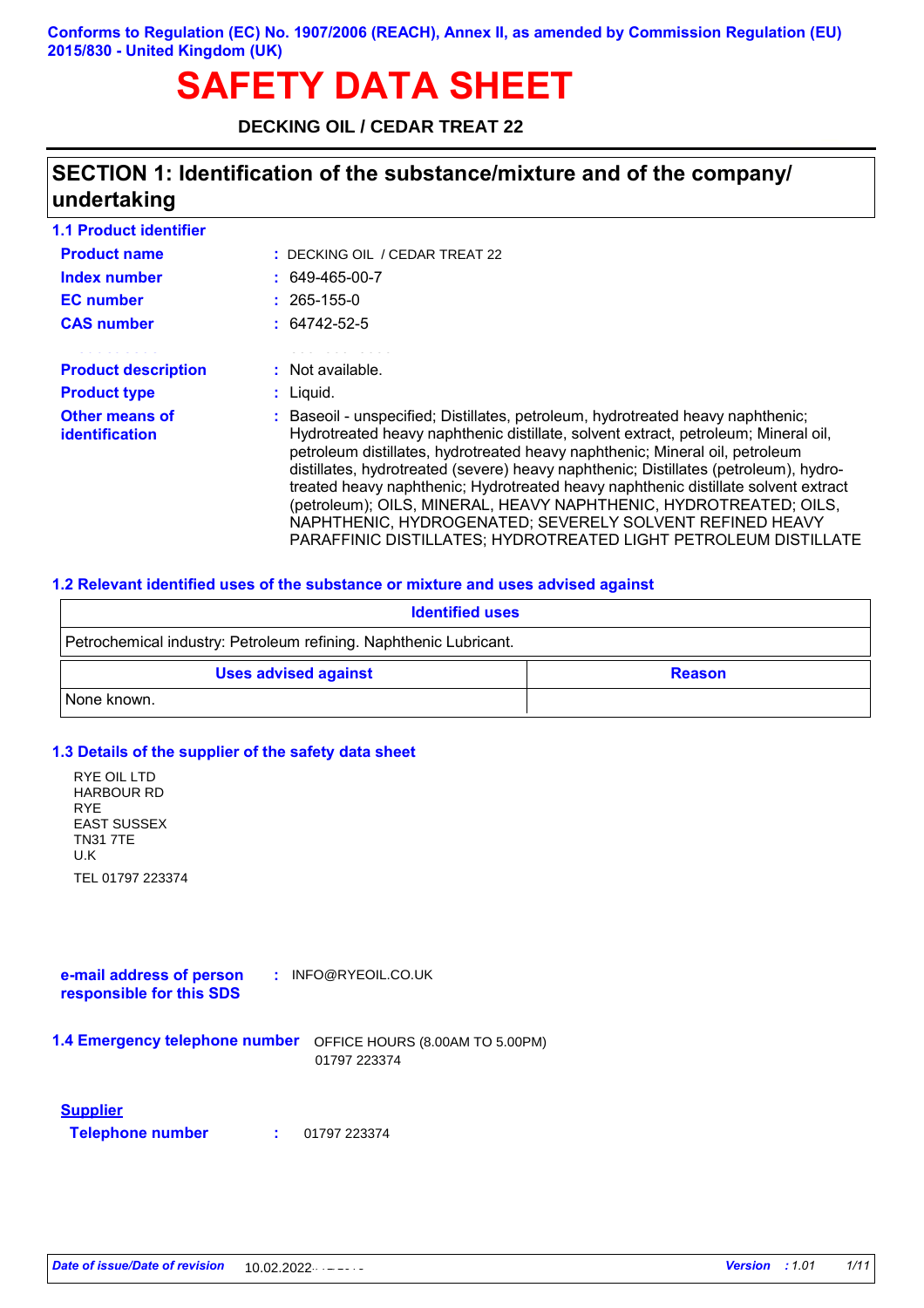| <b>SECTION 2: Hazards identification</b>                                                                                                                        |                                                                                               |
|-----------------------------------------------------------------------------------------------------------------------------------------------------------------|-----------------------------------------------------------------------------------------------|
| 2.1 Classification of the substance or mixture                                                                                                                  |                                                                                               |
| <b>Product definition</b>                                                                                                                                       | : UVCB                                                                                        |
|                                                                                                                                                                 | <b>Classification according to Regulation (EC) No. 1272/2008 [CLP/GHS]</b>                    |
| Not classified.                                                                                                                                                 |                                                                                               |
|                                                                                                                                                                 | The product is not classified as hazardous according to Regulation (EC) 1272/2008 as amended. |
|                                                                                                                                                                 | See Section 11 for more detailed information on health effects and symptoms.                  |
| <b>2.2 Label elements</b>                                                                                                                                       |                                                                                               |
| <b>Signal word</b>                                                                                                                                              | : No signal word.                                                                             |
| <b>Hazard statements</b>                                                                                                                                        | : No known significant effects or critical hazards.                                           |
| <b>Precautionary statements</b>                                                                                                                                 |                                                                                               |
| <b>Prevention</b>                                                                                                                                               | : Not applicable.                                                                             |
| <b>Response</b>                                                                                                                                                 | Not applicable.                                                                               |
| <b>Storage</b>                                                                                                                                                  | Not applicable.                                                                               |
| <b>Disposal</b>                                                                                                                                                 | Not applicable.                                                                               |
| <b>Hazardous ingredients</b>                                                                                                                                    | Distillates (petroleum), hydrotreated heavy naphthenic                                        |
| <b>Supplemental label</b><br>elements                                                                                                                           | : Not applicable.                                                                             |
| <b>Annex XVII - Restrictions</b><br>on the manufacture,<br>placing on the market and<br>use of certain dangerous<br>substances, mixtures and<br><b>articles</b> | : Restricted to professional users.                                                           |
| <b>Special packaging requirements</b>                                                                                                                           |                                                                                               |
| <b>Containers to be fitted</b><br>with child-resistant<br>fastenings                                                                                            | : Not applicable.                                                                             |
| Tactile warning of danger : Not applicable.                                                                                                                     |                                                                                               |
| <b>2.3 Other hazards</b>                                                                                                                                        |                                                                                               |
| <b>Substance meets the</b>                                                                                                                                      | : No.                                                                                         |
| criteria for PBT according<br>to Regulation (EC) No.<br>1907/2006, Annex XIII                                                                                   | P: Not available. B: Not available. T: No.                                                    |
| <b>Substance meets the</b><br>criteria for vPvB according<br>to Regulation (EC) No.<br>1907/2006, Annex XIII                                                    | : Not available.                                                                              |
| Other hazards which do<br>not result in classification                                                                                                          | : None known.                                                                                 |

## **SECTION 3: Composition/information on ingredients**

| <b>3.1 Substances</b>                                     | <b>UVCB</b>                                                |               |                                               |             |
|-----------------------------------------------------------|------------------------------------------------------------|---------------|-----------------------------------------------|-------------|
| <b>Product/ingredient name</b>                            | <b>Identifiers</b>                                         | $\frac{9}{6}$ | <b>Regulation (EC) No.</b><br>1272/2008 [CLP] | <b>Type</b> |
| Distillates (petroleum),<br>hydrotreated heavy naphthenic | IEC: 265-155-0<br>l CAS: 64742-52-5<br>Index: 649-465-00-7 | 100           | Not classified.                               | [A]         |

There are no additional ingredients present which, within the current knowledge of the supplier, are classified and contribute to the classification of the substance and hence require reporting in this section.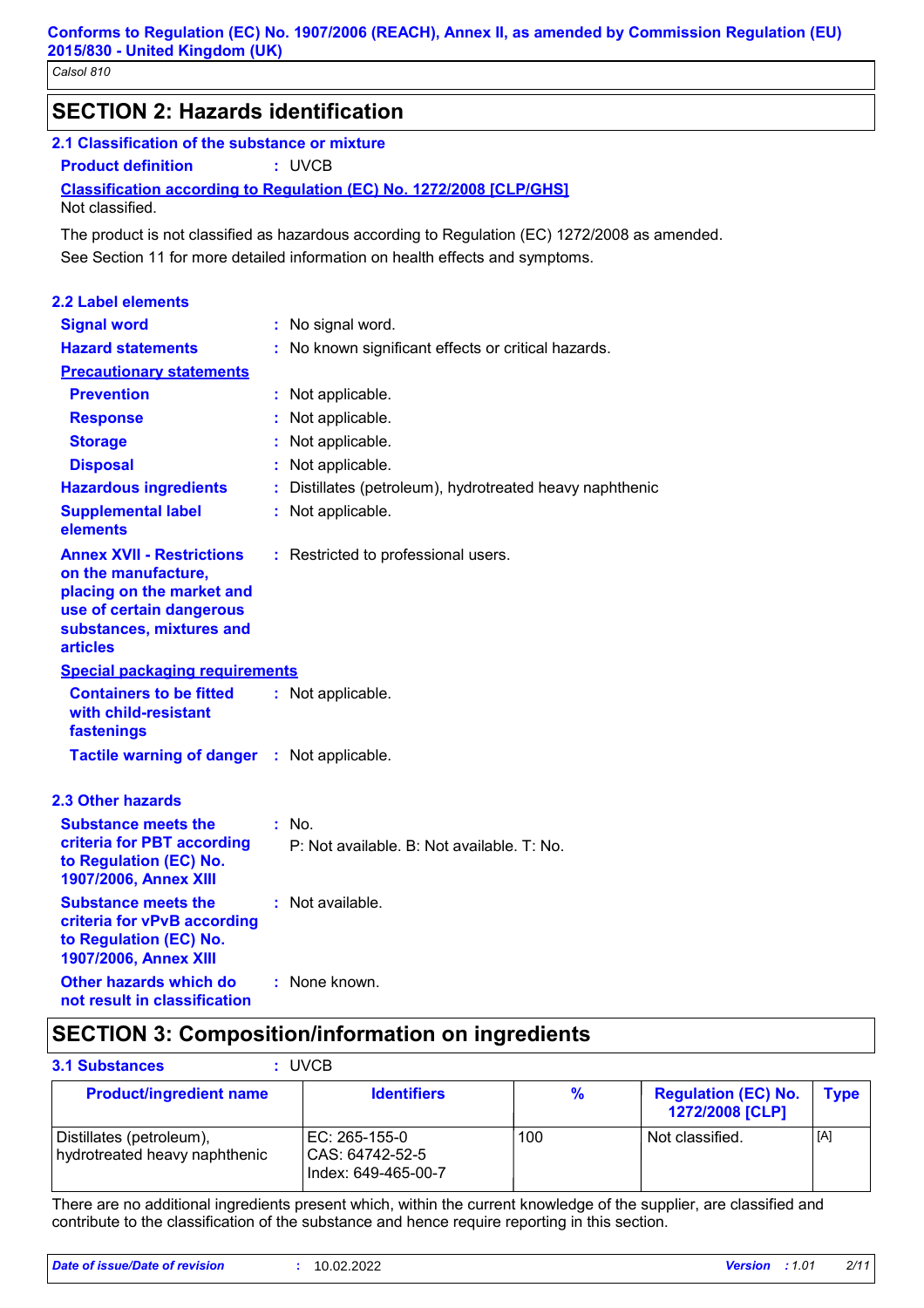## **SECTION 3: Composition/information on ingredients**

**Type** 

[\*] Substance

[A] Constituent

[B] Impurity

[C] Stabilising additive

Occupational exposure limits, if available, are listed in Section 8.

### **SECTION 4: First aid measures**

| <b>4.1 Description of first aid measures</b> |                                                                                                                                                                                                                                                                                                                                                           |
|----------------------------------------------|-----------------------------------------------------------------------------------------------------------------------------------------------------------------------------------------------------------------------------------------------------------------------------------------------------------------------------------------------------------|
| <b>Eye contact</b>                           | : Immediately flush eyes with plenty of water, occasionally lifting the upper and lower<br>eyelids. Check for and remove any contact lenses. Get medical attention if irritation<br>occurs.                                                                                                                                                               |
| <b>Inhalation</b>                            | : Remove victim to fresh air and keep at rest in a position comfortable for breathing.<br>Get medical attention if symptoms occur.                                                                                                                                                                                                                        |
| <b>Skin contact</b>                          | : Flush contaminated skin with plenty of water. Remove contaminated clothing and<br>shoes. Get medical attention if symptoms occur.                                                                                                                                                                                                                       |
| <b>Ingestion</b>                             | : Wash out mouth with water. Remove victim to fresh air and keep at rest in a<br>position comfortable for breathing. If material has been swallowed and the exposed<br>person is conscious, give small quantities of water to drink. Do not induce vomiting<br>unless directed to do so by medical personnel. Get medical attention if symptoms<br>occur. |
| <b>Protection of first-aiders</b>            | : No action shall be taken involving any personal risk or without suitable training.                                                                                                                                                                                                                                                                      |

### **4.2 Most important symptoms and effects, both acute and delayed**

| <b>Over-exposure signs/symptoms</b>                                                                                                                                  |  |  |  |  |
|----------------------------------------------------------------------------------------------------------------------------------------------------------------------|--|--|--|--|
| : No specific data.                                                                                                                                                  |  |  |  |  |
| : No specific data.                                                                                                                                                  |  |  |  |  |
| : No specific data.                                                                                                                                                  |  |  |  |  |
| : No specific data.                                                                                                                                                  |  |  |  |  |
| <b>Over-exposure signs/symptoms</b>                                                                                                                                  |  |  |  |  |
| : No specific data.                                                                                                                                                  |  |  |  |  |
| : No specific data.                                                                                                                                                  |  |  |  |  |
| : No specific data.                                                                                                                                                  |  |  |  |  |
| : No specific data.                                                                                                                                                  |  |  |  |  |
| 4.3 Indication of any immediate medical attention and special treatment needed<br>. Tract our proportically Cantact poison tractment epocialist immediately if lerge |  |  |  |  |
|                                                                                                                                                                      |  |  |  |  |

| <b>Notes to physician</b>  | : Treat symptomatically. Contact poison treatment specialist immediately if large<br>quantities have been ingested or inhaled. |
|----------------------------|--------------------------------------------------------------------------------------------------------------------------------|
| <b>Specific treatments</b> | : No specific treatment.                                                                                                       |

## **SECTION 5: Firefighting measures**

| 5.1 Extinguishing media                |                                                                 |
|----------------------------------------|-----------------------------------------------------------------|
| <b>Suitable extinguishing</b><br>media | : Use an extinguishing agent suitable for the surrounding fire. |
| Unsuitable extinguishing<br>media      | : Do not use water jet.                                         |

### **5.2 Special hazards arising from the substance or mixture**

**Hazards from the substance or mixture :** In a fire or if heated, a pressure increase will occur and the container may burst.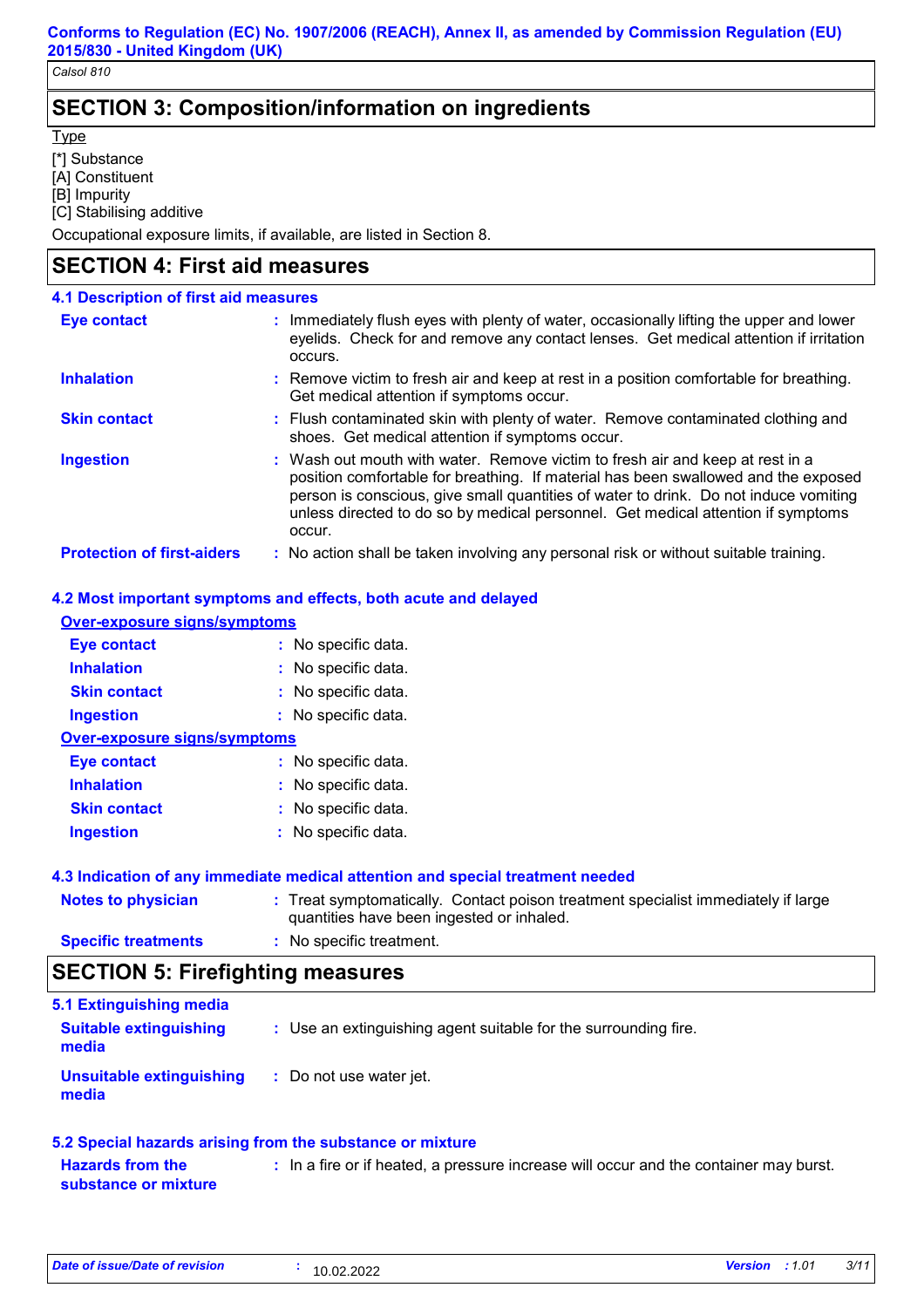## **SECTION 5: Firefighting measures**

| <b>Hazardous combustion</b><br><b>products</b>           | : Decomposition products may include the following materials:<br>carbon dioxide<br>carbon monoxide                                                                                                                                                      |
|----------------------------------------------------------|---------------------------------------------------------------------------------------------------------------------------------------------------------------------------------------------------------------------------------------------------------|
| <b>5.3 Advice for firefighters</b>                       |                                                                                                                                                                                                                                                         |
| <b>Special protective actions</b><br>for fire-fighters   | : Promptly isolate the scene by removing all persons from the vicinity of the incident if<br>there is a fire. No action shall be taken involving any personal risk or without<br>suitable training.                                                     |
| <b>Special protective</b><br>equipment for fire-fighters | : Fire-fighters should wear appropriate protective equipment and self-contained<br>breathing apparatus (SCBA) with a full face-piece operated in positive pressure<br>mode. Clothing for fire-fighters (including helmets, protective boots and gloves) |

## **SECTION 6: Accidental release measures**

#### **6.1 Personal precautions, protective equipment and emergency procedures**

chemical incidents.

| For non-emergency<br>personnel                 | : No action shall be taken involving any personal risk or without suitable training.<br>Evacuate surrounding areas. Keep unnecessary and unprotected personnel from<br>entering. Do not touch or walk through spilt material. Put on appropriate personal<br>protective equipment. |
|------------------------------------------------|------------------------------------------------------------------------------------------------------------------------------------------------------------------------------------------------------------------------------------------------------------------------------------|
| For emergency responders :                     | If specialised clothing is required to deal with the spillage, take note of any<br>information in Section 8 on suitable and unsuitable materials. See also the<br>information in "For non-emergency personnel".                                                                    |
| <b>6.2 Environmental</b><br><b>precautions</b> | : Avoid dispersal of spilt material and runoff and contact with soil, waterways, drains<br>and sewers. Inform the relevant authorities if the product has caused environmental<br>pollution (sewers, waterways, soil or air).                                                      |

conforming to European standard EN 469 will provide a basic level of protection for

### **6.3 Methods and material for containment and cleaning up**

| <b>Small spill</b>                        | : Stop leak if without risk. Move containers from spill area. Dilute with water and mop<br>up if water-soluble. Alternatively, or if water-insoluble, absorb with an inert dry<br>material and place in an appropriate waste disposal container. Dispose of via a<br>licensed waste disposal contractor.                                                                                                                                                                       |
|-------------------------------------------|--------------------------------------------------------------------------------------------------------------------------------------------------------------------------------------------------------------------------------------------------------------------------------------------------------------------------------------------------------------------------------------------------------------------------------------------------------------------------------|
| <b>Large spill</b>                        | : Stop leak if without risk. Move containers from spill area. Prevent entry into sewers,<br>water courses, basements or confined areas. Wash spillages into an effluent<br>treatment plant or proceed as follows. Contain and collect spillage with non-<br>combustible, absorbent material e.g. sand, earth, vermiculite or diatomaceous earth<br>and place in container for disposal according to local regulations. Dispose of via a<br>licensed waste disposal contractor. |
| <b>6.4 Reference to other</b><br>sections | : See Section 1 for emergency contact information.<br>See Section 8 for information on appropriate personal protective equipment.<br>See Section 13 for additional waste treatment information.                                                                                                                                                                                                                                                                                |

## **SECTION 7: Handling and storage**

The information in this section contains generic advice and guidance. The list of Identified Uses in Section 1 should be consulted for any available use-specific information provided in the Exposure Scenario(s).

### **7.1 Precautions for safe handling**

| <b>Protective measures</b>                       | : Put on appropriate personal protective equipment (see Section 8).                                                                                                                                                                                                                                                                                           |  |
|--------------------------------------------------|---------------------------------------------------------------------------------------------------------------------------------------------------------------------------------------------------------------------------------------------------------------------------------------------------------------------------------------------------------------|--|
| <b>Advice on general</b><br>occupational hygiene | : Eating, drinking and smoking should be prohibited in areas where this material is<br>handled, stored and processed. Workers should wash hands and face before<br>eating, drinking and smoking. Remove contaminated clothing and protective<br>equipment before entering eating areas. See also Section 8 for additional<br>information on hygiene measures. |  |

### **7.2 Conditions for safe storage, including any incompatibilities**

| Date of issue/Date of revision<br><b>Version</b> : 1.01<br>10.02.2022 | 4/11 |
|-----------------------------------------------------------------------|------|
|-----------------------------------------------------------------------|------|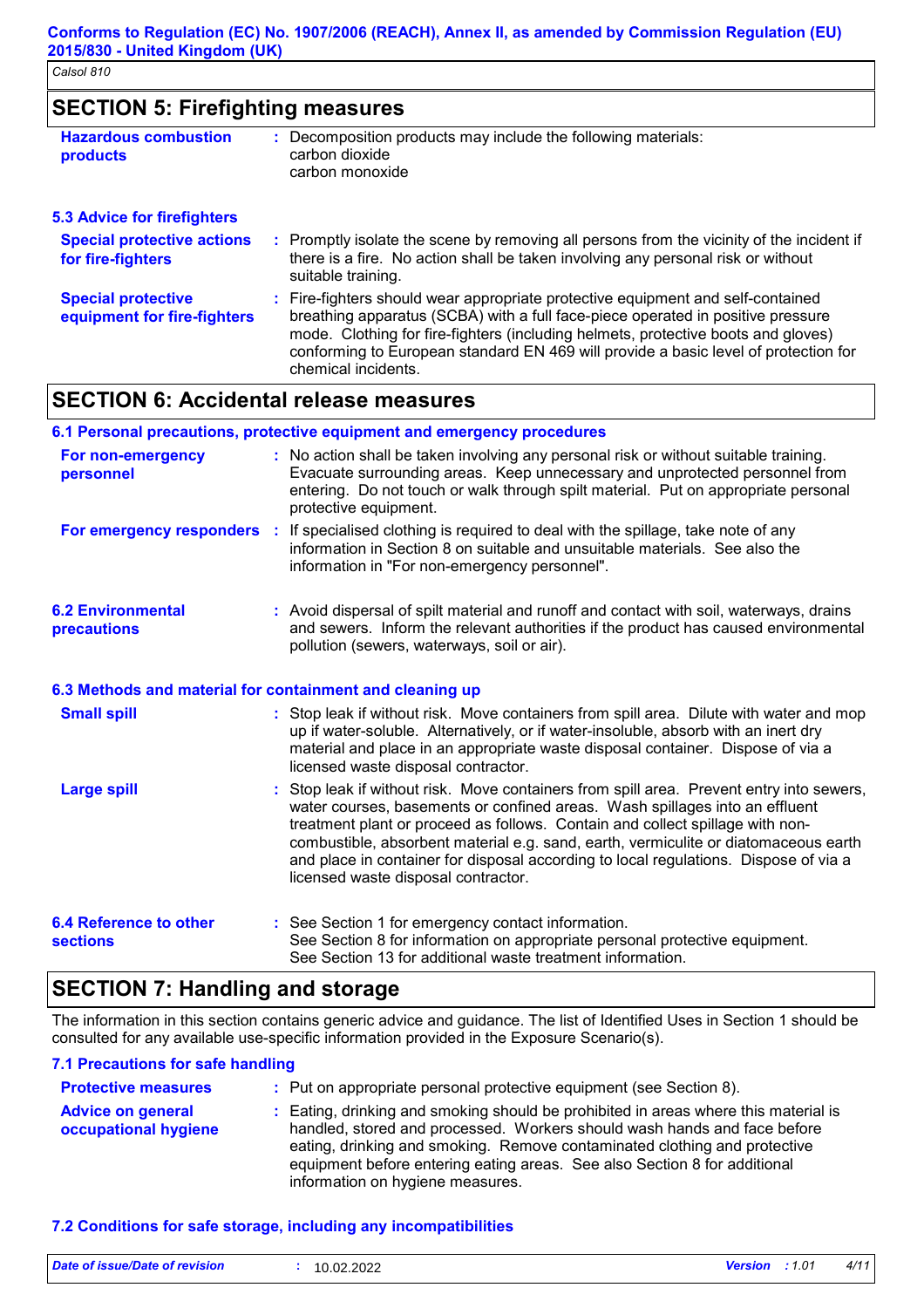### **SECTION 7: Handling and storage**

Store in accordance with local regulations. Store in original container protected from direct sunlight in a dry, cool and well-ventilated area, away from incompatible materials (see Section 10) and food and drink. Keep container tightly closed and sealed until ready for use. Containers that have been opened must be carefully resealed and kept upright to prevent leakage. Do not store in unlabelled containers. Use appropriate containment to avoid environmental contamination. See Section 10 for incompatible materials before handling or use.

### **7.3 Specific end use(s) Recommendations :**

: Not available.

: Not available.

**Industrial sector specific : solutions**

## **SECTION 8: Exposure controls/personal protection**

The information in this section contains generic advice and guidance. Information is provided based on typical anticipated uses of the product. Additional measures might be required for bulk handling or other uses that could significantly increase worker exposure or environmental releases.

### **8.1 Control parameters**

#### **Occupational exposure limits**

No exposure limit value known.

**Recommended monitoring procedures :** If this product contains ingredients with exposure limits, personal, workplace atmosphere or biological monitoring may be required to determine the effectiveness of the ventilation or other control measures and/or the necessity to use respiratory protective equipment. Reference should be made to monitoring standards, such as the following: European Standard EN 689 (Workplace atmospheres - Guidance for the assessment of exposure by inhalation to chemical agents for comparison with limit values and measurement strategy) European Standard EN 14042 (Workplace atmospheres - Guide for the application and use of procedures for the assessment of exposure to chemical and biological agents) European Standard EN 482 (Workplace atmospheres - General requirements for the performance of procedures for the measurement of chemical agents) Reference to national guidance documents for methods for the determination of hazardous substances will also be required.

### **DNELs/DMELs**

No DNELs/DMELs available.

### **PNECs**

No PNECs available

### **8.2 Exposure controls**

| <b>Appropriate engineering</b><br><b>controls</b> | : Good general ventilation should be sufficient to control worker exposure to airborne<br>contaminants.                                                                                                                                                                                                                                                                                           |               |      |
|---------------------------------------------------|---------------------------------------------------------------------------------------------------------------------------------------------------------------------------------------------------------------------------------------------------------------------------------------------------------------------------------------------------------------------------------------------------|---------------|------|
| <b>Individual protection measures</b>             |                                                                                                                                                                                                                                                                                                                                                                                                   |               |      |
| <b>Hygiene measures</b>                           | : Wash hands, forearms and face thoroughly after handling chemical products,<br>before eating, smoking and using the lavatory and at the end of the working period.<br>Appropriate techniques should be used to remove potentially contaminated clothing.<br>Wash contaminated clothing before reusing. Ensure that eyewash stations and<br>safety showers are close to the workstation location. |               |      |
| <b>Eye/face protection</b>                        | : Safety eyewear complying with an approved standard should be used when a risk<br>assessment indicates this is necessary to avoid exposure to liquid splashes, mists,<br>gases or dusts. If contact is possible, the following protection should be worn,<br>unless the assessment indicates a higher degree of protection: safety glasses with<br>side-shields.                                 |               |      |
| <b>Skin protection</b>                            |                                                                                                                                                                                                                                                                                                                                                                                                   |               |      |
| <b>Hand protection</b>                            | : Chemical-resistant, impervious gloves complying with an approved standard should<br>be worn at all times when handling chemical products if a risk assessment indicates<br>this is necessary.                                                                                                                                                                                                   |               |      |
| Date of issue/Date of revision                    | : 10.02.2022                                                                                                                                                                                                                                                                                                                                                                                      | Version : 101 | 5/11 |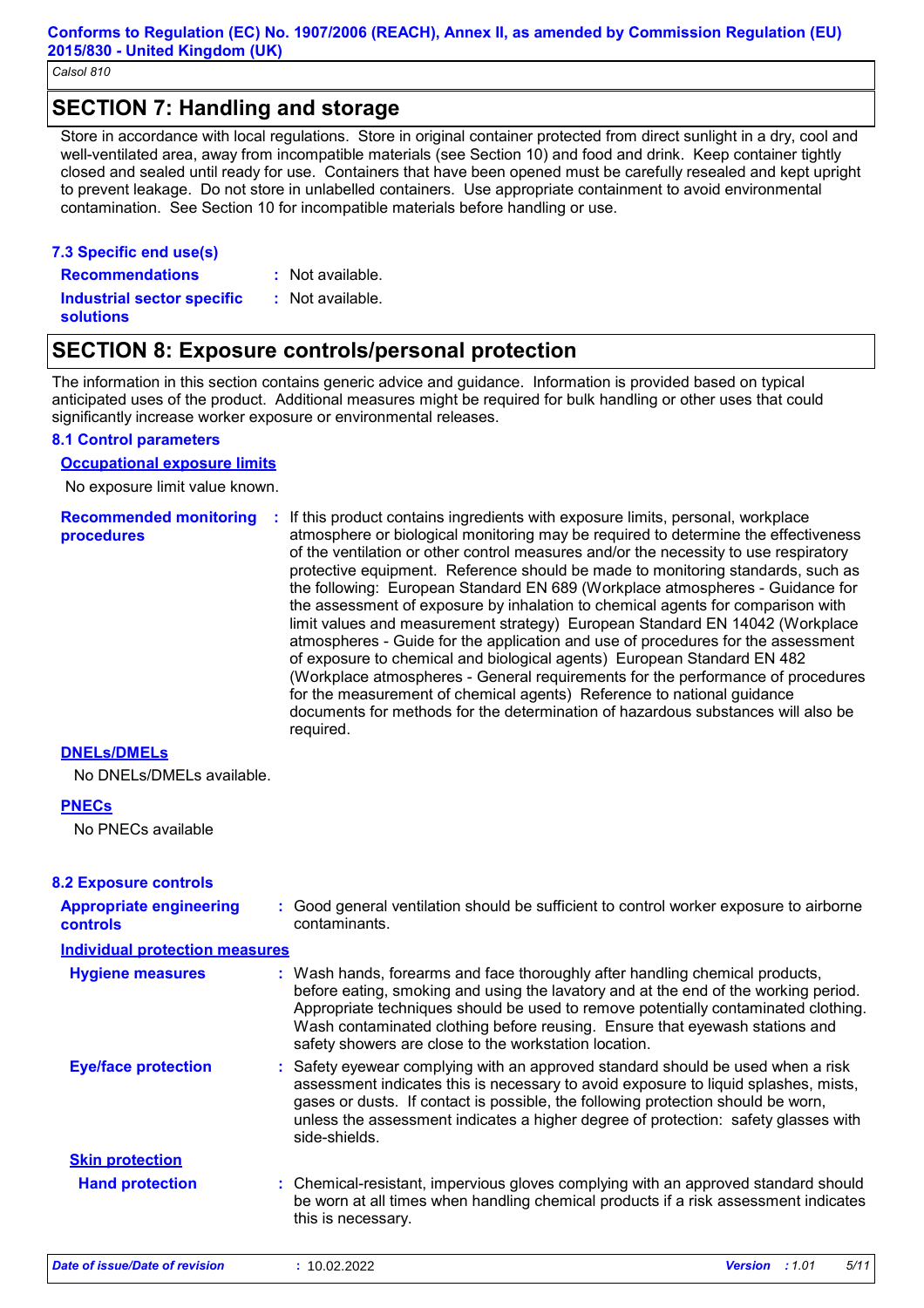## **SECTION 8: Exposure controls/personal protection**

| <b>Body protection</b>                    | : Personal protective equipment for the body should be selected based on the task<br>being performed and the risks involved and should be approved by a specialist<br>before handling this product.                                                                                                                             |
|-------------------------------------------|---------------------------------------------------------------------------------------------------------------------------------------------------------------------------------------------------------------------------------------------------------------------------------------------------------------------------------|
| <b>Other skin protection</b>              | : Appropriate footwear and any additional skin protection measures should be<br>selected based on the task being performed and the risks involved and should be<br>approved by a specialist before handling this product.                                                                                                       |
| <b>Respiratory protection</b>             | : Based on the hazard and potential for exposure, select a respirator that meets the<br>appropriate standard or certification. Respirators must be used according to a<br>respiratory protection program to ensure proper fitting, training, and other important<br>aspects of use.                                             |
| <b>Environmental exposure</b><br>controls | : Emissions from ventilation or work process equipment should be checked to<br>ensure they comply with the requirements of environmental protection legislation.<br>In some cases, fume scrubbers, filters or engineering modifications to the process<br>equipment will be necessary to reduce emissions to acceptable levels. |

## **SECTION 9: Physical and chemical properties**

| 9.1 Information on basic physical and chemical properties   |    |                                                                   |  |
|-------------------------------------------------------------|----|-------------------------------------------------------------------|--|
| <b>Appearance</b>                                           |    |                                                                   |  |
| <b>Physical state</b>                                       |    | : Liquid. [Viscous liquid.]                                       |  |
| <b>Colour</b>                                               |    | Colourless to light yellow.                                       |  |
| <b>Odour</b>                                                |    | Hydrocarbon.                                                      |  |
| <b>Odour threshold</b>                                      |    | : Not available.                                                  |  |
| pH                                                          |    | Not available.                                                    |  |
| <b>Melting point/freezing point</b>                         |    | $: 0^{\circ}C$                                                    |  |
| <b>Initial boiling point and</b><br>boiling range           |    | $: 207$ to $750^{\circ}$ C                                        |  |
| <b>Flash point</b>                                          |    | Open cup: 167°C [Cleveland.]                                      |  |
| <b>Evaporation rate</b>                                     |    | Not available.                                                    |  |
| <b>Flammability (solid, gas)</b>                            |    | : Not available.                                                  |  |
| <b>Upper/lower flammability or</b><br>explosive limits      |    | : Not available.                                                  |  |
| <b>Vapour pressure</b>                                      |    | $:$ <0.011 kPa [room temperature]                                 |  |
| <b>Vapour density</b>                                       |    | Not available.                                                    |  |
| <b>Relative density</b>                                     |    | 0.91                                                              |  |
| <b>Solubility(ies)</b>                                      |    | : Insoluble in the following materials: cold water and hot water. |  |
| Partition coefficient: n-octanol/ : Not available.<br>water |    |                                                                   |  |
| <b>Auto-ignition temperature</b>                            |    | : Not available.                                                  |  |
| <b>Decomposition temperature</b>                            |    | : Not available.                                                  |  |
| <b>Viscosity</b>                                            |    | Kinematic (40 $^{\circ}$ C): 0.214 cm <sup>2</sup> /s             |  |
| <b>Explosive properties</b>                                 | ċ. | Not available.                                                    |  |
| <b>Oxidising properties</b>                                 |    | : Not available.                                                  |  |
| 9.2 Other information                                       |    |                                                                   |  |
| <b>Solubility in water</b>                                  |    | : Not available.                                                  |  |
| <b>Pour point</b>                                           |    | : $-44.5^{\circ}$ C                                               |  |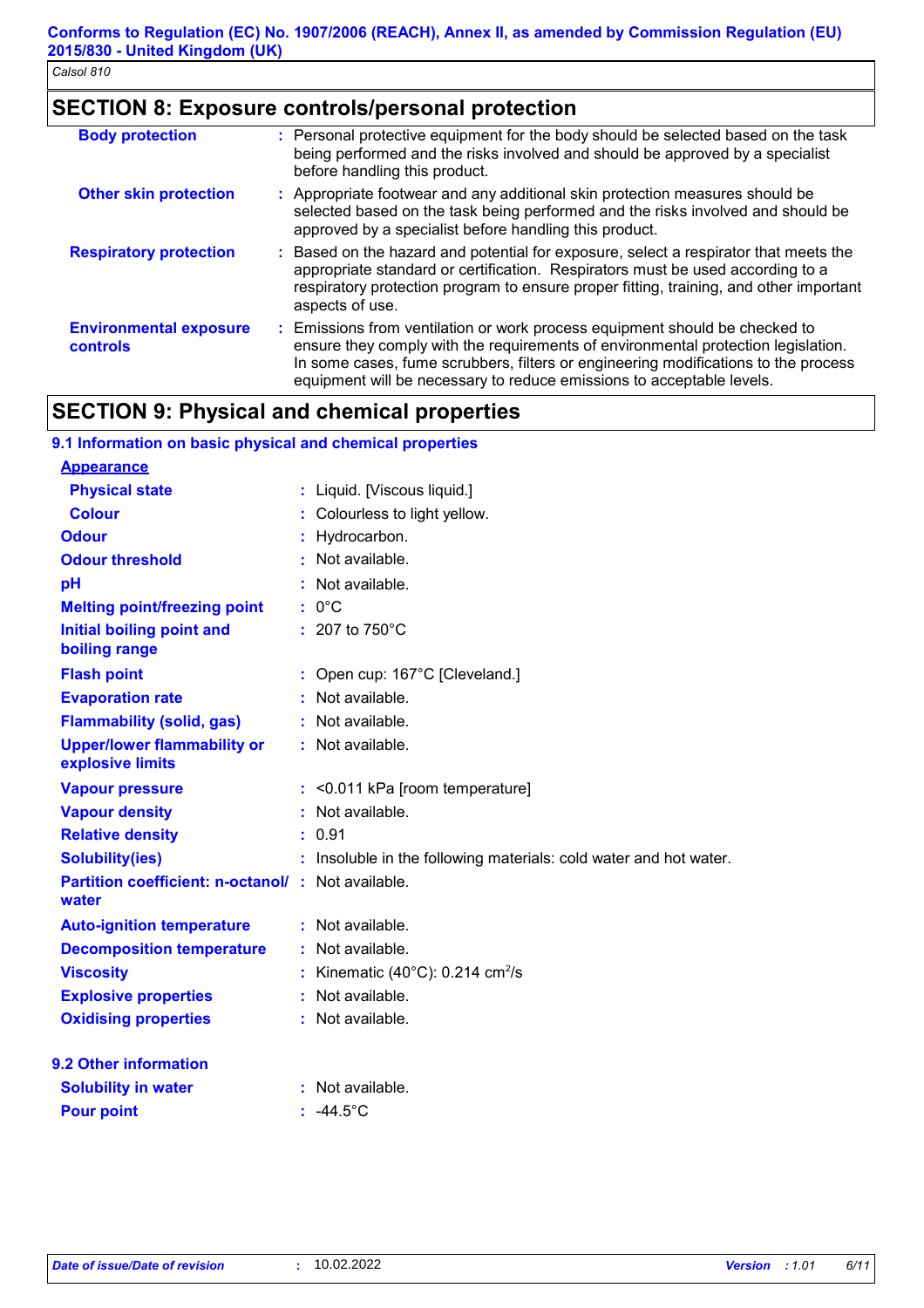## **SECTION 10: Stability and reactivity**

| <b>10.1 Reactivity</b>                          | : No specific test data related to reactivity available for this product or its ingredients.              |
|-------------------------------------------------|-----------------------------------------------------------------------------------------------------------|
| <b>10.2 Chemical stability</b>                  | : The product is stable.                                                                                  |
| 10.3 Possibility of<br>hazardous reactions      | : Under normal conditions of storage and use, hazardous reactions will not occur.                         |
| <b>10.4 Conditions to avoid</b>                 | No specific data.                                                                                         |
| 10.5 Incompatible materials                     | : No specific data.                                                                                       |
| <b>10.6 Hazardous</b><br>decomposition products | : Under normal conditions of storage and use, hazardous decomposition products<br>should not be produced. |

## **SECTION 11: Toxicological information**

### **11.1 Information on toxicological effects**

#### **Acute toxicity**

| <b>Product/ingredient name</b>                                              | <b>Result</b>                                                                                                                                           | <b>Species</b> | <b>Dose</b>                | <b>Exposure</b> |
|-----------------------------------------------------------------------------|---------------------------------------------------------------------------------------------------------------------------------------------------------|----------------|----------------------------|-----------------|
| Distillates (petroleum),<br>hydrotreated heavy<br>naphthenic                | <b>LC50 Inhalation Dusts and</b><br>mists                                                                                                               | Rat            | 5.7 mg/l                   | 4 hours         |
|                                                                             | LD50 Dermal<br>LD50 Oral                                                                                                                                | Rabbit<br>Rat  | >2000 mg/kg<br>>5000 mg/kg |                 |
| <b>Conclusion/Summary</b>                                                   | : Not available.                                                                                                                                        |                |                            |                 |
| <b>Irritation/Corrosion</b>                                                 |                                                                                                                                                         |                |                            |                 |
| <b>Conclusion/Summary</b>                                                   | : Not available.                                                                                                                                        |                |                            |                 |
| <b>Sensitisation</b>                                                        |                                                                                                                                                         |                |                            |                 |
| <b>Conclusion/Summary</b>                                                   | : Not available.                                                                                                                                        |                |                            |                 |
| <b>Mutagenicity</b>                                                         |                                                                                                                                                         |                |                            |                 |
| <b>Conclusion/Summary</b>                                                   | : Not available.                                                                                                                                        |                |                            |                 |
| <b>Carcinogenicity</b>                                                      |                                                                                                                                                         |                |                            |                 |
| <b>Conclusion/Summary</b>                                                   | : The classification as a carcinogen need not apply as it can be shown that the<br>substance contains less than 3 % DMSO extract as measured by IP 346. |                |                            |                 |
| <b>Reproductive toxicity</b>                                                |                                                                                                                                                         |                |                            |                 |
| <b>Conclusion/Summary</b>                                                   | : Not available.                                                                                                                                        |                |                            |                 |
| <b>Teratogenicity</b>                                                       |                                                                                                                                                         |                |                            |                 |
| <b>Conclusion/Summary</b>                                                   | : Not available.                                                                                                                                        |                |                            |                 |
| <b>Specific target organ toxicity (single exposure)</b><br>Not available.   |                                                                                                                                                         |                |                            |                 |
|                                                                             |                                                                                                                                                         |                |                            |                 |
| <b>Specific target organ toxicity (repeated exposure)</b><br>Not available. |                                                                                                                                                         |                |                            |                 |
| <b>Aspiration hazard</b><br>Not available.                                  |                                                                                                                                                         |                |                            |                 |
| of exposure                                                                 | <b>Information on likely routes</b> : Routes of entry anticipated: Oral, Dermal, Inhalation.                                                            |                |                            |                 |
| <b>Potential acute health effects</b>                                       |                                                                                                                                                         |                |                            |                 |
| <b>Eye contact</b>                                                          | : No known significant effects or critical hazards.                                                                                                     |                |                            |                 |
|                                                                             |                                                                                                                                                         |                |                            |                 |

| Date of issue/Date of revision | 10.02.2022 | <b>Version</b> : 1.01 | 7/11 |
|--------------------------------|------------|-----------------------|------|
|                                |            |                       |      |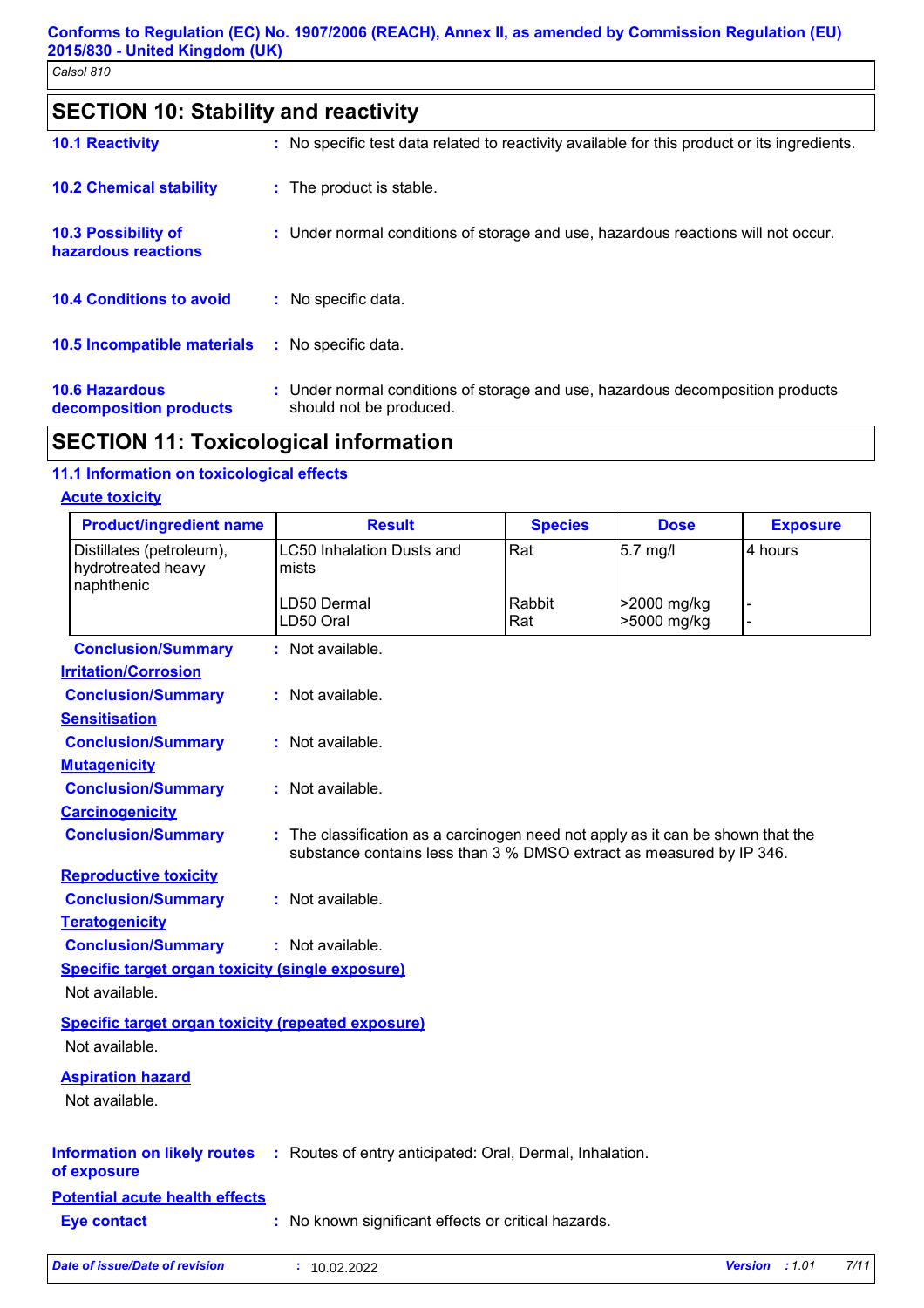| <b>SECTION 11: Toxicological information</b> |  |                                                                                            |  |  |
|----------------------------------------------|--|--------------------------------------------------------------------------------------------|--|--|
| <b>Inhalation</b>                            |  | : No known significant effects or critical hazards.                                        |  |  |
| <b>Skin contact</b>                          |  | No known significant effects or critical hazards.                                          |  |  |
| <b>Ingestion</b>                             |  | : No known significant effects or critical hazards.                                        |  |  |
|                                              |  | <b>Symptoms related to the physical, chemical and toxicological characteristics</b>        |  |  |
| <b>Eye contact</b>                           |  | : No specific data.                                                                        |  |  |
| <b>Inhalation</b>                            |  | No specific data.                                                                          |  |  |
| <b>Skin contact</b>                          |  | No specific data.                                                                          |  |  |
| <b>Ingestion</b>                             |  | : No specific data.                                                                        |  |  |
|                                              |  | Delayed and immediate effects as well as chronic effects from short and long-term exposure |  |  |
| <b>Short term exposure</b>                   |  |                                                                                            |  |  |
| <b>Potential immediate</b><br>effects        |  | : Not available.                                                                           |  |  |
| <b>Potential delayed effects</b>             |  | : Not available.                                                                           |  |  |
| Long term exposure                           |  |                                                                                            |  |  |
| <b>Potential immediate</b><br>effects        |  | : Not available.                                                                           |  |  |
| <b>Potential delayed effects</b>             |  | : Not available.                                                                           |  |  |
| <b>Potential chronic health effects</b>      |  |                                                                                            |  |  |
| Not available.                               |  |                                                                                            |  |  |
| <b>Conclusion/Summary</b>                    |  | : Not available.                                                                           |  |  |
| <b>General</b>                               |  | : No known significant effects or critical hazards.                                        |  |  |
| <b>Carcinogenicity</b>                       |  | : No known significant effects or critical hazards.                                        |  |  |
| <b>Mutagenicity</b>                          |  | : No known significant effects or critical hazards.                                        |  |  |
| <b>Teratogenicity</b>                        |  | : No known significant effects or critical hazards.                                        |  |  |
| <b>Developmental effects</b>                 |  | : No known significant effects or critical hazards.                                        |  |  |
| <b>Fertility effects</b>                     |  | : No known significant effects or critical hazards.                                        |  |  |
|                                              |  |                                                                                            |  |  |

### **Other information :**

: Not available.

## **SECTION 12: Ecological information**

### **12.1 Toxicity**

| <b>Product/ingredient name</b>                               | <b>Result</b>                                | <b>Species</b>      | <b>Exposure</b>        |
|--------------------------------------------------------------|----------------------------------------------|---------------------|------------------------|
| Distillates (petroleum),<br>hydrotreated heavy<br>naphthenic | Acute EC50 >100 mg/l                         | Algae               | 72 hours               |
|                                                              | Acute EC50 >100 mg/l<br>Acute LC50 >100 mg/l | Crustaceans<br>Fish | I48 hours<br>196 hours |

**Conclusion/Summary :** Not available.

### **12.2 Persistence and degradability**

**Conclusion/Summary :** Not available.

| <b>Product/ingredient name</b>                               | <b>Aquatic half-life</b> | <b>Photolysis</b> | Biodegradability |
|--------------------------------------------------------------|--------------------------|-------------------|------------------|
| Distillates (petroleum),<br>hydrotreated heavy<br>naphthenic | -                        |                   | <b>I</b> nherent |

### **12.3 Bioaccumulative potential**

| Date of issue/Date of revision | : 10.02.2022 |
|--------------------------------|--------------|
|                                |              |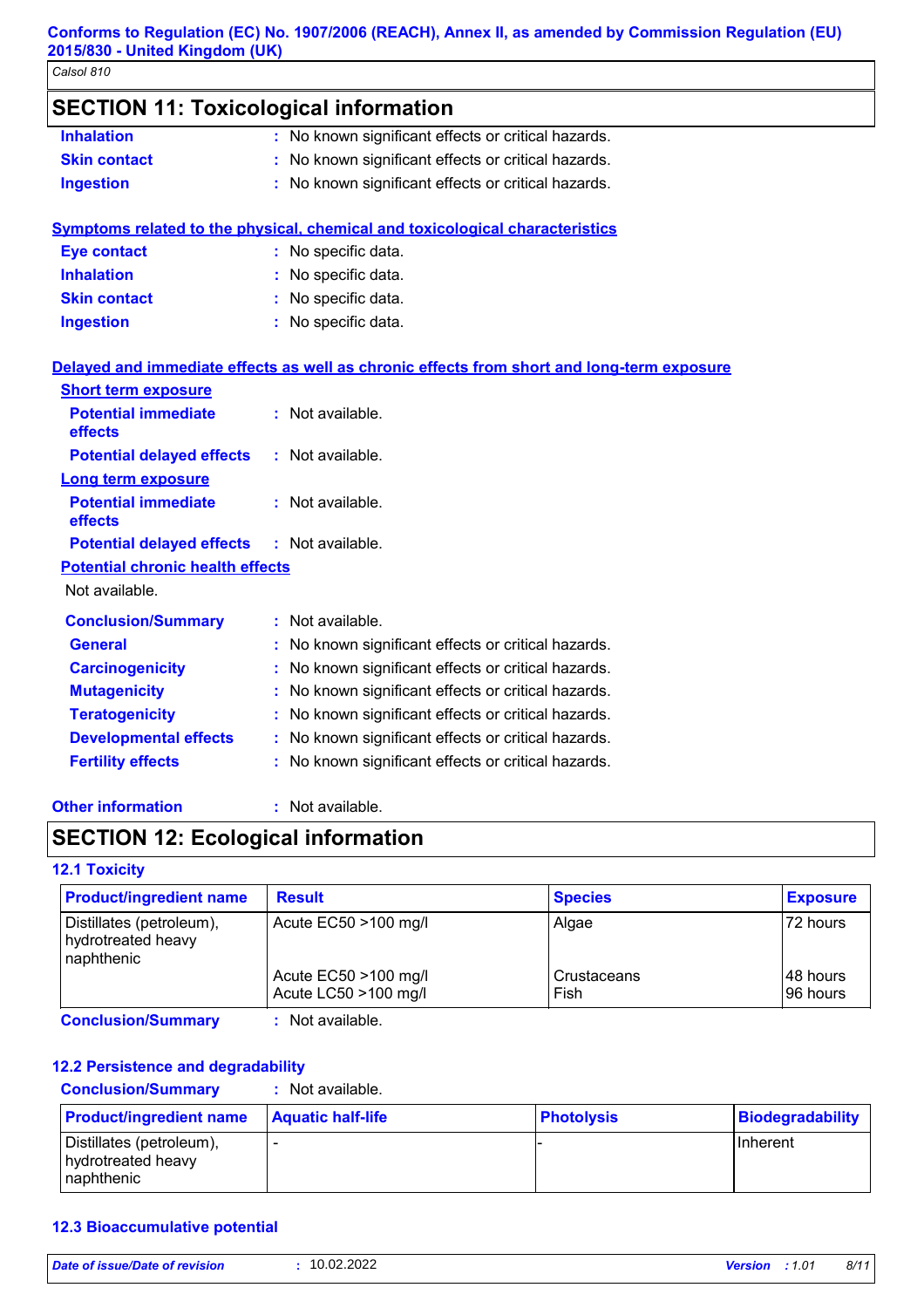## **SECTION 12: Ecological information**

Not available.

| <b>12.4 Mobility in soil</b>                            |                                                     |
|---------------------------------------------------------|-----------------------------------------------------|
| <b>Soil/water partition</b><br><b>coefficient (Koc)</b> | : Not available.                                    |
| <b>Mobility</b>                                         | $\therefore$ Not available.                         |
| 12.5 Results of PBT and vPvB assessment                 |                                                     |
| <b>PBT</b>                                              | $:$ No.                                             |
|                                                         | P: Not available. B: Not available. T: No.          |
| <b>vPvB</b>                                             | : Not available.                                    |
|                                                         | vP: Not available, vB: Not available.               |
| <b>12.6 Other adverse effects</b>                       | : No known significant effects or critical hazards. |

## **SECTION 13: Disposal considerations**

The information in this section contains generic advice and guidance. The list of Identified Uses in Section 1 should be consulted for any available use-specific information provided in the Exposure Scenario(s).

### **13.1 Waste treatment methods**

| <b>Product</b>             |                                                                                                                                                                                                                                                                                                                                                                                                                                                                                                                                                      |
|----------------------------|------------------------------------------------------------------------------------------------------------------------------------------------------------------------------------------------------------------------------------------------------------------------------------------------------------------------------------------------------------------------------------------------------------------------------------------------------------------------------------------------------------------------------------------------------|
| <b>Methods of disposal</b> | : The generation of waste should be avoided or minimised wherever possible.<br>Disposal of this product, solutions and any by-products should at all times comply<br>with the requirements of environmental protection and waste disposal legislation<br>and any regional local authority requirements. Dispose of surplus and non-<br>recyclable products via a licensed waste disposal contractor. Waste should not be<br>disposed of untreated to the sewer unless fully compliant with the requirements of<br>all authorities with jurisdiction. |
| <b>Hazardous waste</b>     | : Within the present knowledge of the supplier, this product is not regarded as<br>hazardous waste, as defined by EU Directive 2008/98/EC.                                                                                                                                                                                                                                                                                                                                                                                                           |
| <b>Packaging</b>           |                                                                                                                                                                                                                                                                                                                                                                                                                                                                                                                                                      |
| <b>Methods of disposal</b> | : The generation of waste should be avoided or minimised wherever possible. Waste<br>packaging should be recycled. Incineration or landfill should only be considered<br>when recycling is not feasible.                                                                                                                                                                                                                                                                                                                                             |
| <b>Special precautions</b> | : This material and its container must be disposed of in a safe way. Empty containers<br>or liners may retain some product residues. Avoid dispersal of spilt material and<br>runoff and contact with soil, waterways, drains and sewers.                                                                                                                                                                                                                                                                                                            |
| .                          | .                                                                                                                                                                                                                                                                                                                                                                                                                                                                                                                                                    |

## **SECTION 14: Transport information**

|                                           | <b>ADR/RID</b>           | <b>ADN</b>     | <b>IMDG</b>    | <b>IATA</b>              |
|-------------------------------------------|--------------------------|----------------|----------------|--------------------------|
| 14.1 UN number                            | Not regulated.           | Not regulated. | Not regulated. | Not regulated.           |
| 14.2 UN proper<br>shipping name           | $\overline{\phantom{a}}$ |                |                |                          |
| <b>14.3 Transport</b><br>hazard class(es) | $\overline{\phantom{0}}$ |                |                |                          |
| <b>14.4 Packing</b><br>group              |                          | ٠              |                |                          |
|                                           |                          |                |                |                          |
| <b>Date of issue/Date of revision</b>     | ÷.                       | 10.02.2022     |                | 9/11<br>:1.01<br>Version |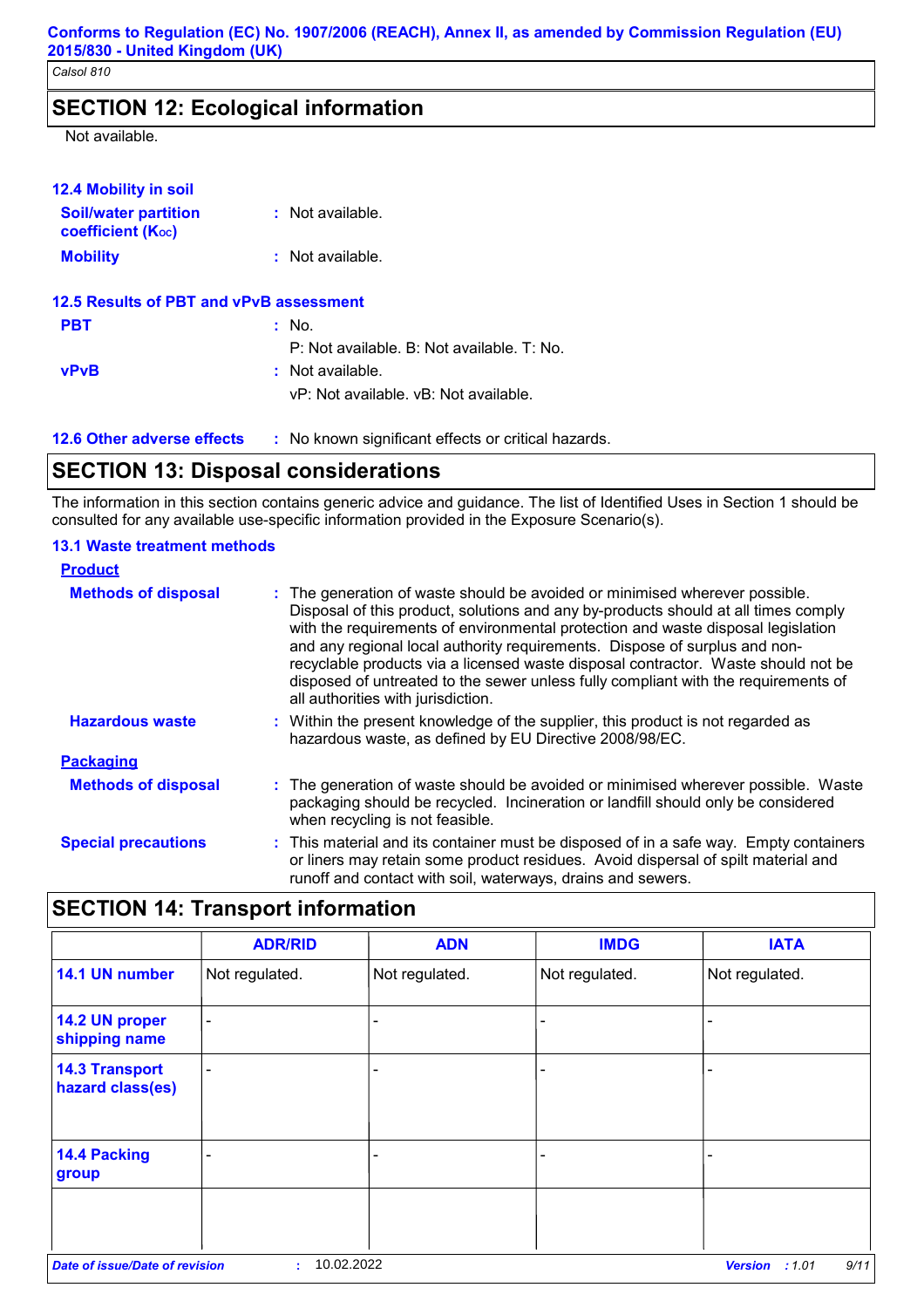| <b>SECTION 14: Transport information</b> |      |      |     |      |  |
|------------------------------------------|------|------|-----|------|--|
| 14.5<br>Environmental<br>hazards         | 'No. | 'No. | No. | 'No. |  |

- : Not applicable.

**14.6 Special precautions for : Transport within user's premises: always transport in closed containers that are user** upright and secure. Ensure that persons transporting the product know what to do in the event of an accident or spillage.

| <b>14.7 Transport in bulk</b>  | : Not available. |
|--------------------------------|------------------|
| according to Annex II of       |                  |
| <b>Marpol and the IBC Code</b> |                  |

## **SECTION 15: Regulatory information**

**15.1 Safety, health and environmental regulations/legislation specific for the substance or mixture EU Regulation (EC) No. 1907/2006 (REACH)**

**Annex XIV - List of substances subject to authorisation**

#### **Annex XIV**

None of the components are listed.

**Substances of very high concern**

None of the components are listed.

**Annex XVII - Restrictions** : Restricted to professional users.

**on the manufacture,**

**placing on the market** 

**and use of certain** 

**dangerous substances, mixtures and articles**

## **Other EU regulations**

**Ozone depleting substances (1005/2009/EU)**

Not listed.

**Prior Informed Consent (PIC) (649/2012/EU)**

Not listed.

### **Seveso Directive**

This product is not controlled under the Seveso Directive.

**International regulations**

**Chemical Weapon Convention List Schedules I, II & III Chemicals**

Not listed.

**Montreal Protocol (Annexes A, B, C, E)**

Not listed.

**Stockholm Convention on Persistent Organic Pollutants**

Not listed.

**Rotterdam Convention on Prior Informed Consent (PIC)** Not listed.

**UNECE Aarhus Protocol on POPs and Heavy Metals**

Not listed.

### **Inventory list**

| Australia     | : This material is listed or exempted. |
|---------------|----------------------------------------|
| <b>Canada</b> | : This material is listed or exempted. |